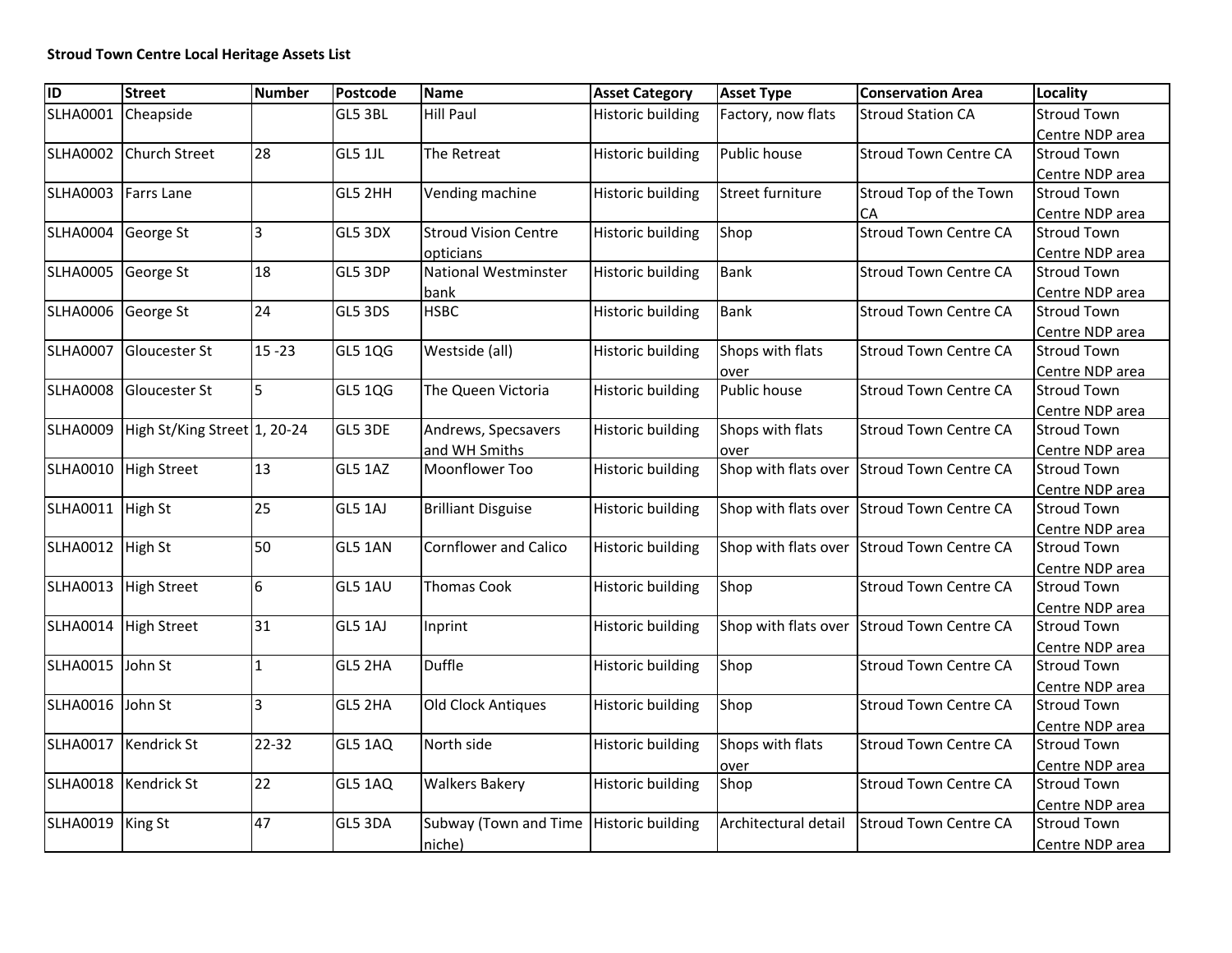| $\overline{ID}$     | <b>Street</b>       | <b>Number</b>  | Postcode       | <b>Name</b>                               | <b>Asset Category</b>    | <b>Asset Type</b>    | <b>Conservation Area</b>                   | Locality           |
|---------------------|---------------------|----------------|----------------|-------------------------------------------|--------------------------|----------------------|--------------------------------------------|--------------------|
| <b>SLHA0020</b>     | <b>King St</b>      | 43             | GL5 3DA        | <b>Coventry Building</b>                  | <b>Historic building</b> | Public house, now    | <b>Stroud Town Centre CA</b>               | <b>Stroud Town</b> |
|                     |                     |                |                | Society                                   |                          | building society and |                                            | Centre NDP area    |
|                     |                     |                |                |                                           |                          | offices              |                                            |                    |
| <b>SLHA0021</b>     | King St             | $9 - 11$       | GL5 3BX        | <b>Burton Chambers (Curio</b>             | <b>Historic building</b> | Shop and snooker     | <b>Stroud Town Centre CA</b>               | <b>Stroud Town</b> |
|                     |                     |                |                | Lounge)                                   |                          | club, now cafe       |                                            | Centre NDP area    |
| <b>SLHA0022</b>     | Lansdown            |                | GL5 1BB        | Victorian Postbox                         | Street furniture         | Post box             | <b>Stroud Town Centre CA</b>               | <b>Stroud Town</b> |
|                     |                     |                |                |                                           |                          |                      |                                            | Centre NDP area    |
| <b>SLHA0023</b>     | Lansdown            |                | <b>GL5 1BB</b> | <b>Bank Gardens</b>                       | Park and garden          | Gardens              | <b>Stroud Town Centre CA</b>               | <b>Stroud Town</b> |
|                     |                     |                |                |                                           |                          |                      |                                            | Centre NDP area    |
| <b>SLHA0024</b>     | Lansdown            | 6              | <b>GL5 1BB</b> | Stroud News and Journal Historic building |                          | Office               | <b>Stroud Town Centre CA</b>               | <b>Stroud Town</b> |
|                     |                     |                |                | building                                  |                          |                      |                                            | Centre NDP area    |
| <b>SLHA0025</b>     | Lansdown            | 8              | <b>GL5 1BB</b> | Chedworth House                           | <b>Historic building</b> | House now flats      | <b>Stroud Town Centre CA</b>               | <b>Stroud Town</b> |
|                     |                     |                |                |                                           |                          |                      |                                            | Centre NDP area    |
| <b>SLHA0026</b>     | London Road         | 30-31          | GL5 2AJ        | The London Hotel                          | <b>Historic building</b> | Hotel                | <b>Stroud Town Centre CA</b>               | <b>Stroud Town</b> |
|                     |                     |                |                |                                           |                          |                      |                                            | Centre NDP area    |
| <b>SLHA0027</b>     | London Road         | 59             | GL5 2AJ        | The Warehouse                             | <b>Historic building</b> | Cinema, now          | <b>Stroud Town Centre CA</b>               | <b>Stroud Town</b> |
|                     |                     |                |                | nightclub                                 |                          | nightclub            |                                            | Centre NDP area    |
| <b>SLHA0028</b>     | Nelson St           |                | GL5 2HN        | Iron kerbs                                | Transport                | Iron kerbs           | <b>Stroud Town Centre CA</b>               | <b>Stroud Town</b> |
|                     |                     |                |                |                                           |                          |                      |                                            | Centre NDP area    |
| <b>SLHA0029</b>     | Rowcroft            |                | GL5 3AP        | <b>Holloway Statue</b>                    | Sculpture                | Statue               | <b>Stroud Town Centre CA</b>               | <b>Stroud Town</b> |
|                     |                     |                |                |                                           |                          |                      |                                            | Centre NDP area    |
| <b>SLHA0030</b>     | Rowcroft            | 12             | GL5 3BD        | Lloyds Bank                               | <b>Historic building</b> | <b>Bank</b>          | <b>Stroud Town Centre CA</b>               | <b>Stroud Town</b> |
|                     |                     |                |                |                                           |                          |                      |                                            | Centre NDP area    |
| SLHA0031 Russell St |                     | $14 - 16$      | GL5 3AB        | The Lord John Public                      | <b>Historic building</b> | Post office sorting  | <b>Stroud Town Centre CA</b>               | <b>Stroud Town</b> |
|                     |                     |                |                | House                                     |                          | office, now public   |                                            | Centre NDP area    |
|                     |                     |                |                |                                           |                          | house                |                                            |                    |
| <b>SLHA0032</b>     | <b>Russell St</b>   |                | GL5 3AN        | <b>Stroud House</b>                       | <b>Historic building</b> | Conservative Club,   | <b>Stroud Town Centre CA</b>               | <b>Stroud Town</b> |
|                     |                     |                |                |                                           |                          | now shops and        |                                            | Centre NDP area    |
|                     |                     |                |                |                                           |                          | offices              |                                            |                    |
| <b>SLHA0034</b>     | <b>Station Road</b> |                | GL5 3AP        | <b>Holloway House</b>                     | <b>Historic building</b> | <b>Offices</b>       | <b>Stroud Town Centre CA</b>               | <b>Stroud Town</b> |
|                     |                     |                |                |                                           |                          |                      |                                            | Centre NDP area    |
| SLHA0035 Nelson St  |                     | $1 - 3$        | GL5 2HL        | Former Stroud Co-op                       | <b>Historic building</b> | Shops                | <b>Stroud Town Centre CA</b>               | <b>Stroud Town</b> |
|                     |                     |                |                | building                                  |                          |                      |                                            | Centre NDP area    |
| SLHA0036 The Hill   |                     |                | GL5 4ES        | Dirleton House railings                   | <b>Barrier</b>           | Iron railings        | <b>No</b>                                  | <b>Stroud Town</b> |
|                     |                     |                |                |                                           |                          |                      |                                            | Centre NDP area    |
| <b>SLHA0037</b>     | <b>Union St</b>     |                | GL5 2HE        | The Baptist Hall                          | <b>Historic building</b> | Church hall          | <b>Stroud Town Centre CA</b>               | <b>Stroud Town</b> |
|                     |                     |                |                |                                           |                          |                      |                                            | Centre NDP area    |
| <b>SLHA0038</b>     | <b>Union St</b>     | $\mathfrak{p}$ | GL5 2HE        | Market Tavern                             | <b>Historic building</b> |                      | Public house, closed Stroud Town Centre CA | <b>Stroud Town</b> |
|                     |                     |                |                |                                           |                          |                      |                                            | Centre NDP area    |
| <b>SLHA0039</b>     | Wallbridge          |                | GL5 3JT        | Canal Wharf Warehouse   Historic building |                          | Warehouse, now       | <b>Stroud Industrial Heritage</b>          | <b>Stroud Town</b> |
|                     |                     |                |                |                                           |                          | workshop and         | <b>CA</b>                                  | Centre NDP area    |
|                     |                     |                |                |                                           |                          | storage              |                                            |                    |